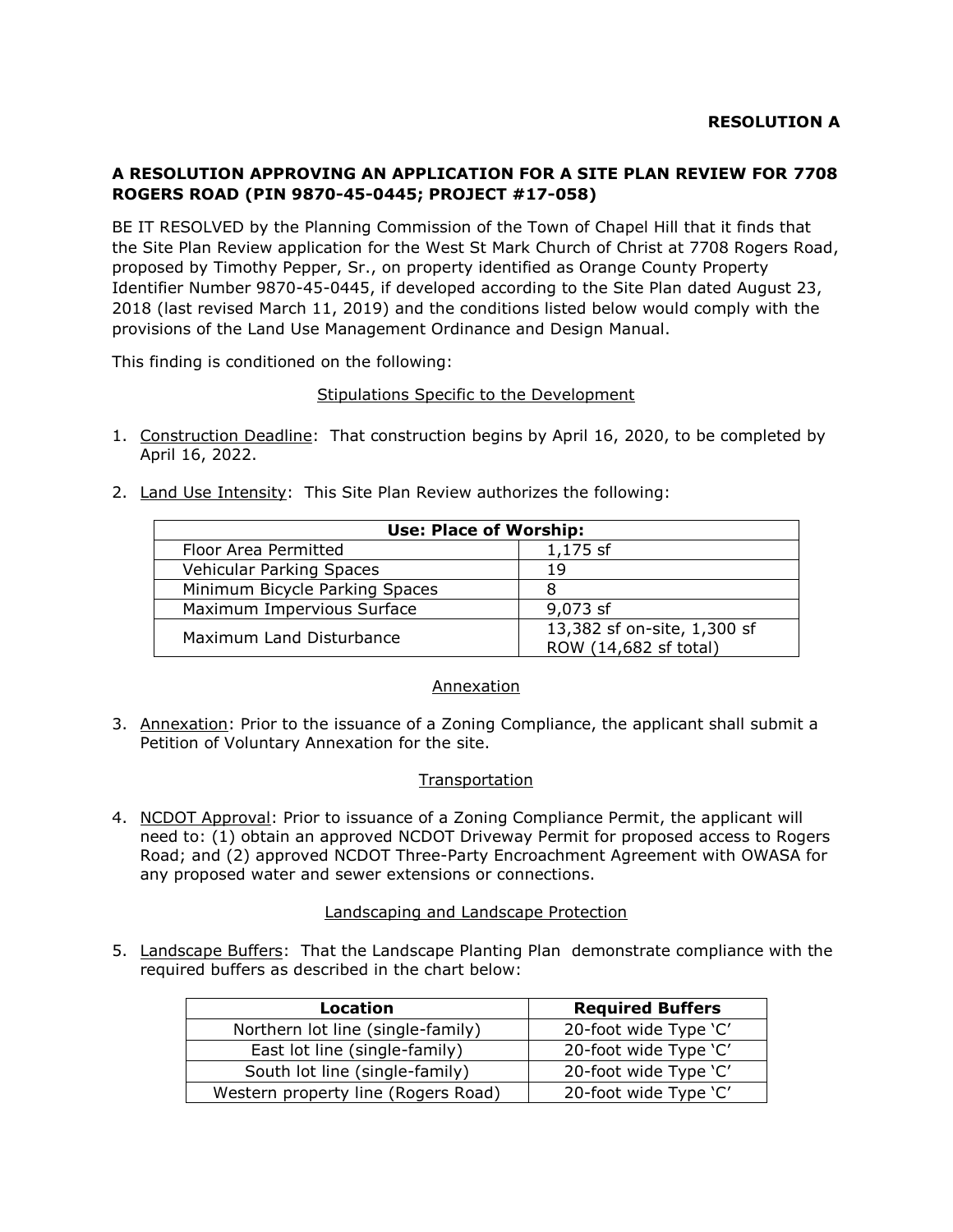- 6. Tree Protection Fencing Prior to Construction: Prior to issuance of a Zoning Compliance Permit, the applicant shall provide a note on the Final Plan indicating that tree protection fencing will be installed prior to land-disturbing activities on the site.
- 7. Landscape Planting Plan: Prior to issuance of a Zoning Compliance Permit, the applicant shall provide a detailed Landscape Planting Plan with a detailed planting list, subject to Town Manager approval. The Plan shall meet the required parking landscape requirements in LUMO 5.9.6.
- 8. Driveway Encroachment. Prior to issuance of a Certificate of Occupancy, the applicant shall remove the gravel driveway that encroaches over the south property line or submit a recorded encroachment agreement with the neighbor for the driveway to the Town of Chapel Hill Planning Department.

## Solid Waste Management and Recycling

9. Solid Waste Management Plan: That prior to issuance of a Zoning Compliance Permit a Solid Waste Management Plan shall be approved by Orange County Solid Waste Management. The owner will be required to bring their recycling cart to the edge of Rogers Road by 7am on collection day to receive recycling collection by Orange County.

# **Town of Chapel Hill – Site Plan Standard Stipulations**

#### Access

10.Accessibility Requirements: That prior to issuance of a Certificate of Occupancy, the applicant shall provide the minimum required handicapped parking spaces and design all handicapped parking spaces, ramps, and crosswalks, and associated infrastructure according to Americans with Disabilities Act standards, North Carolina Building Code, American National Standards Institute (ANSI) Code, and Town standard.

## **Transportation**

11. Parking Lot/Drive Aisles Town Standards: Prior to a Certificate of Occupancy, the applicant shall construct the parking lot and drive aisles to Town standard, design subject to Town Manager approval prior to issuance of a Zoning Compliance Permit.

#### Landscaping and Landscape Protection

- 12.Alternate Buffers: That unless the applicant obtains alternate bufferyard approval from the Community Design Commission, that the standard buffers be provided continuously along all property lines. It will be necessary for the Community Design Commission to make the determination that any proposed alternative buffer shall provide the same degree of visual and noise obstruction as the required buffer.
- 13. Landscape Protection: That a detailed Landscape Protection Plan shall be approved prior to issuance of a Zoning Compliance Permit. The plan shall include critical root zones of all rare and specimen trees, and clearly indicate names and species. The plan shall indicate the area and percentage of existing tree canopy on the site to be preserved. The Plan shall also include details showing tree protection fencing around construction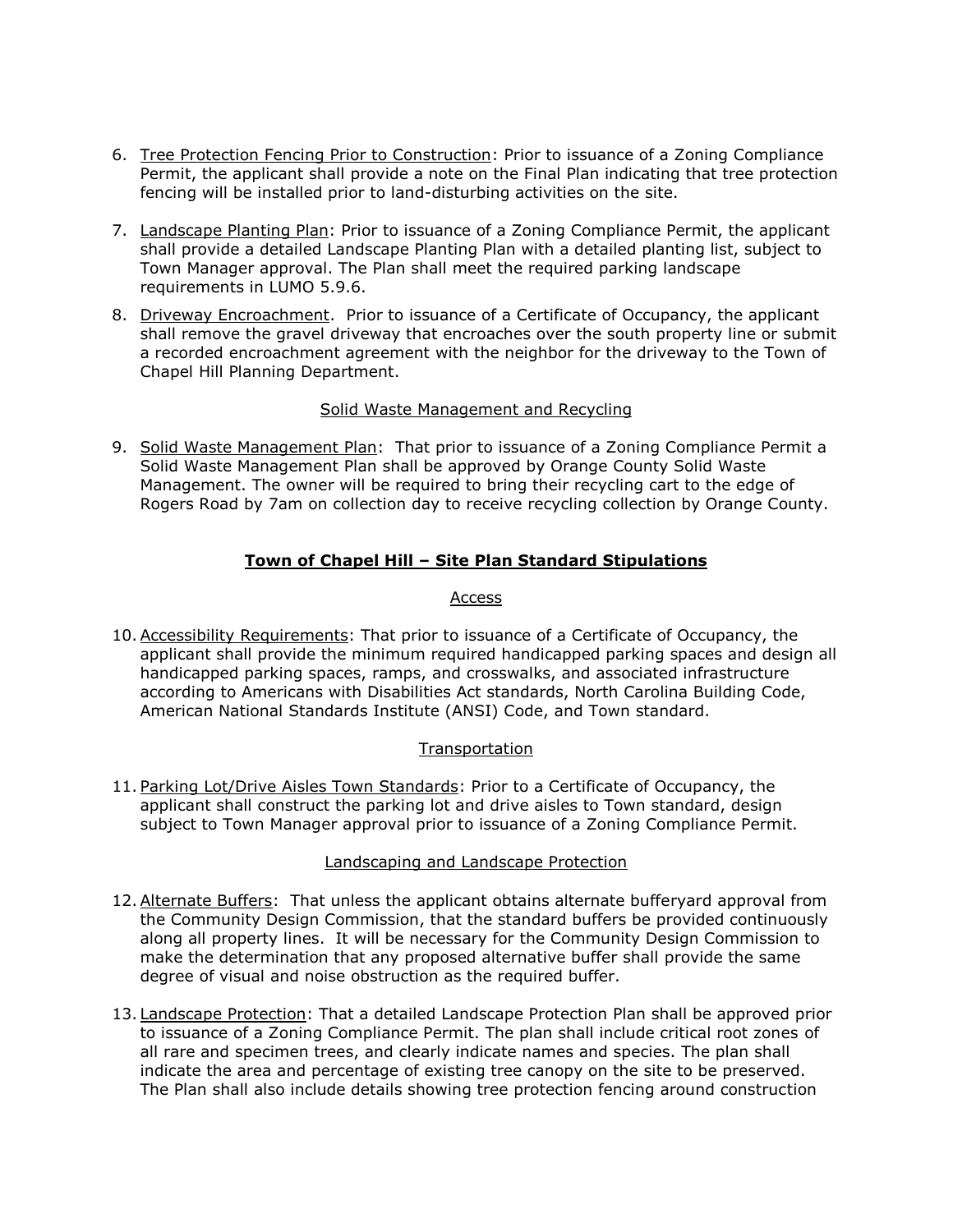limits, areas designated for construction parking, materials staging/storage areas, and shall include Town standard landscaping protection notes.

- 14. Tree Protection Fencing Prior to Construction: Prior to issuance of a Zoning Compliance Permit the applicant shall provide a note on the Final Plans indicating that tree protection fencing will be installed prior to land-disturbing activity on the site.
- 15. Landscape Planting Plan: Prior to issuance of a Zoning Compliance Permit the applicant shall provide a detailed Landscape Planting Plan with a detailed planting list, subject to Town Manager approval. The Plan shall meet the required parking landscape requirements in LUMO 5.9.6.

#### Stormwater Management and Erosion Control

- 16.Stormwater Management Plan: That this project must comply with the Section 5.4 Stormwater Management of the Land Use Management Ordinance or whatever stormwater regulations are applicable at the time of issuance of a Zoning Compliance Permit.
- 17.Silt Control: That the developer takes appropriate measures to prevent and remove the deposit of wet or dry silt on adjacent paved roadways.
- 18. As-Built Plans: That prior to Certificate of Occupancy, the developer shall provide certified as-built plans for building footprints, parking lots, street improvements, storm drainage systems and stormwater management structures, and all other impervious surfaces related to infrastructure development, and a tally of the constructed impervious area. The as-built plans should be in DXF binary format using State plane coordinates and NAVD 88.
- 19. On-Site/Adjacent Stormwater Features: That the final plans locate and identify existing site conditions including all on-site and adjacent stormwater drainage features on the plans prior to issuance of a Zoning Compliance Permit. The final plans must provide proper inlet protection for the stormwater drainage inlets on or adjacent to the site to ensure the stormwater drainage system will not be obstructed with construction debris.
- 20. P.E. Certification: The developer shall provide a certification, signed and sealed by a North Carolina-licensed Professional Engineer, that the stormwater management facilities are constructed in accordance with the approved plans and specifications.
- 21.Repair/Replacement of Damaged Stormwater Infrastructure: Existing stormwater infrastructure that is damaged as a result the project demolition or construction, must be repaired or replaced, as specified by the Stormwater Management Engineer, prior to Town accepting the streets into its maintenance system.
- 22. Prior to issuance of a Certificate of Occupancy (C/O) for any lot, all of the documents enumerated below must be submitted to the Town Stormwater Management Engineer and a final stormwater management inspection must be scheduled, at least 10 days in advance of requesting the C/O. After performing the final inspection and reviewing and approving the documents, the Town Stormwater Management Engineer or designee will issue an Approval Notification to the Town's Inspections Department. Please schedule the final stormwater management inspection with the Town Stormwater Management Engineer (919-969-7246).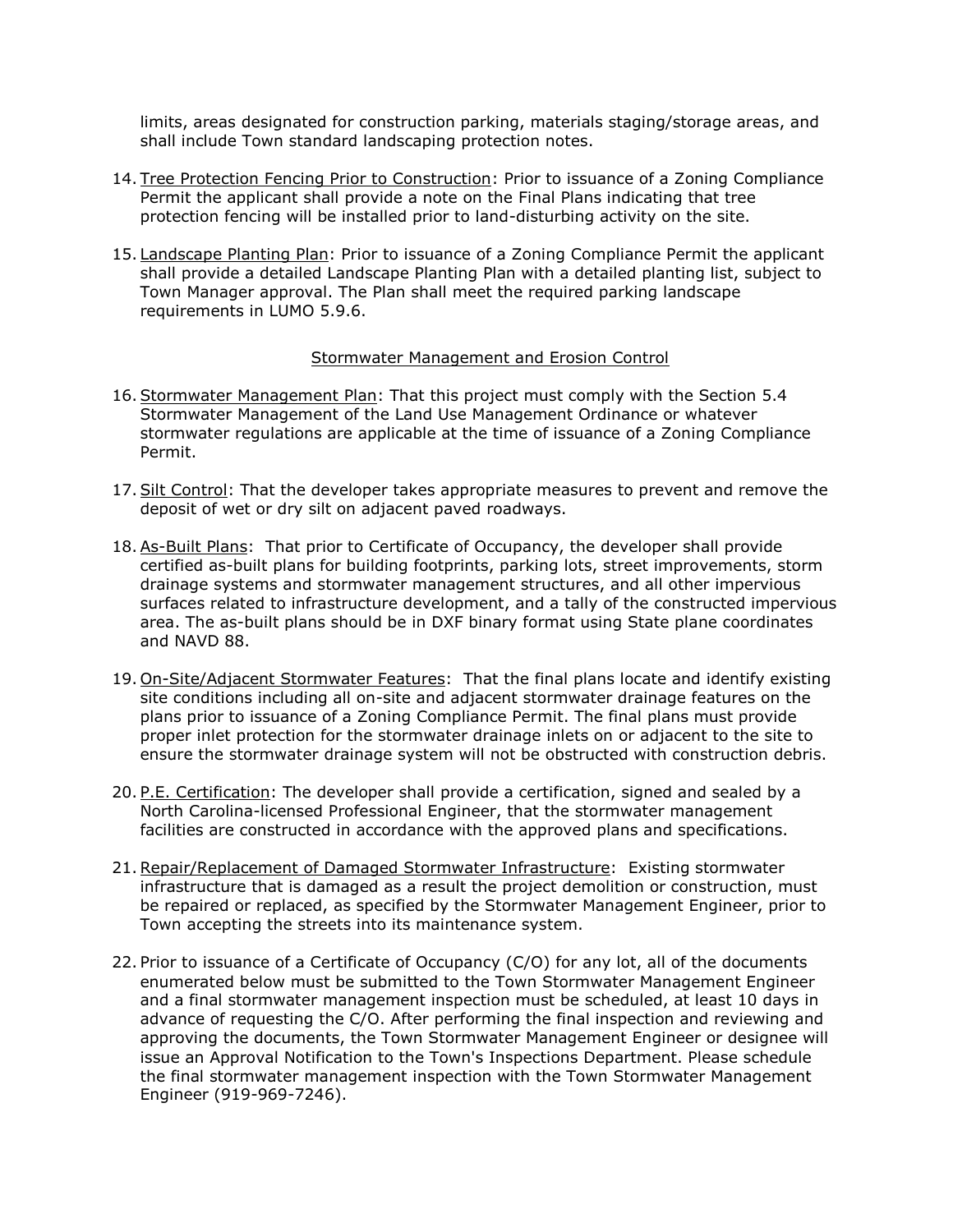- a. A copy of the final plat or easement exhibit, signed and sealed by a North Carolina-registered Land Surveyor and recorded by the County Register of Deeds, showing the "Stormwater Facility Easement(s)", the stormwater management facility(ies), the maintenance access locations, and crossdrainage easements. For purposes of maintenance, the maintenance access must be shown on the exhibit and extend from the "Stormwater Facility Easement" to the nearest public right-of-way (ROW). The following notes must be included on the recorded final plat(s) or easement exhibit.
	- 1. All engineered stormwater management control, treatment, and conveyance structures located on or below the ground shall be wholly contained within an easement entitled: "Reserved Stormwater Facility Easement Hereby Dedicated" and shall be reserved from any development which would obstruct or constrict the effective management, control, and conveyance of stormwater from or across the property, other than the approved design and operation functions.
	- 2. "The Reserved Stormwater Facility Easement(s) and the facilities it/they protect are considered to be private, with the sole responsibility of the owner to provide for all required maintenance and operations as approved by the Town Manager."
	- 3. "The Reserved Stormwater Facility Easement and the Operations and Maintenance Plan are binding on the owner, heirs, successors, and assigns."
	- 4. "Modification to the approved Grading and Stormwater Management Plan must be submitted for approval to the Town Stormwater Management Engineer."
- b. A copy of the recorded maintenance covenant ("Operations and Maintenance Plan"), signed by the owner and recorded by the County Register of Deeds, for the stormwater management facility(ies). The Operations and Maintenance Plan must include a description of the device or structure, an inspections checklist, detailed operating and maintenance procedures, and maintenance staff training requirements. The plan should identify contact information, who will perform the inspections, frequency of inspections, inspections and maintenance logs, any specific equipment needs or certifications (e.g., confined space certification), action levels or thresholds (e.g., remove sediment after depth exceeds one foot), and disposal methods.
- c. Certified as-built plans signed and sealed by a North Carolina-registered Professional Land Surveyor, showing building footprints, driveways, all other impervious surfaces, stormwater drainage/conveyance piping and stormwater management structures. The as-built plans shall be in DXF binary format using State plane coordinates and NAVD 88.
- d. Certification, signed and sealed by a North Carolina-registered Professional Engineer, that the stormwater management facility(ies) was/were constructed in accordance with the approved plans and specifications.
- 23. The stormwater management facility(ies) shall be maintained by the property owner in accordance with the recorded Operations and Maintenance Plan.
- 24.Additional post-construction drainage controls may be required if the runoff from the site is not discharged in a non-erosive and diffuse manner. The owner may be liable if adjoining properties receive substantial damage due to discharge of runoff from this property.
- 25. This stormwater approval limits the total amount of impervious area to a maximum of 9,100 square feet as shown in the calculations submitted for the Zoning Compliance Permit. Any increase of impervious area that occurs as a result of construction over this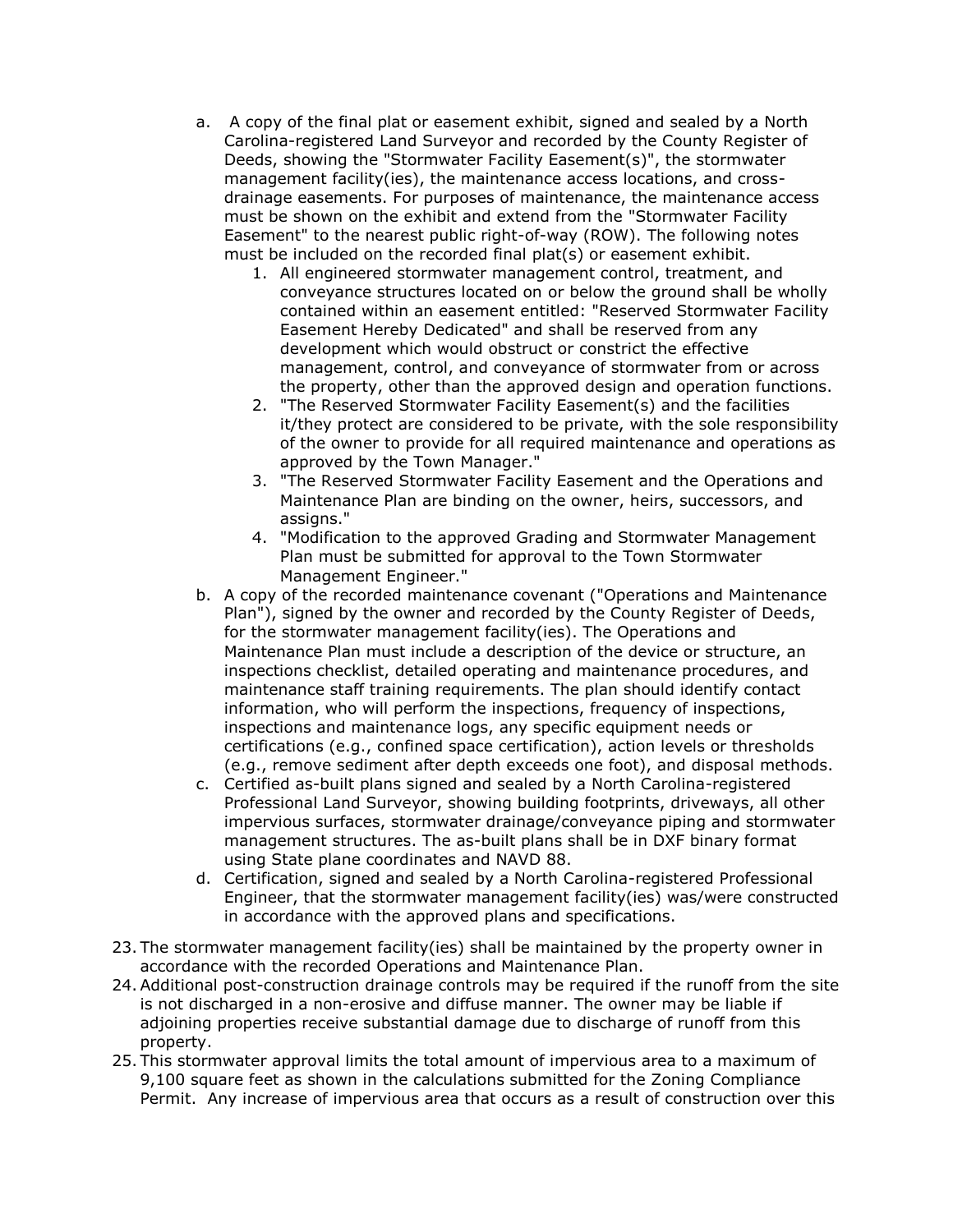permitted amount shall require a revised stormwater management report and plan, signed and sealed by a North Carolina-registered Professional Engineer, be submitted to the Town Stormwater Engineer for review and approval prior to the issuance of a C/O.

## Water, Sewer, and Other Utilities

- 26. Detailed Construction Drawings: Detailed construction drawings shall be submitted to OWASA for review and approval prior to issuance of a Zoning Compliance Permit.
- 27. Utility/Lighting Plan Approval: The final utility/lighting plan shall be approved by the Orange Water and Sewer Authority, Duke Energy, Time Warner, AT&T or other applicable utility providers and the Town Manager before issuance of a Zoning Compliance Permit.
- 28. Utility Easement Plats: Prior to issuance of a Zoning Compliance Permit, easement and documentation shall be approved by the Town and OWASA and recorded by the applicant.
- 29. Lighting Plan: That prior to the issuance of a Zoning Compliance Permit, the applicant shall submit site plans and other required documents to satisfy the lighting requirements in Section 5.11 of the Land Use Management Ordinance, including submission of a lighting plan sealed by a Professional Engineer, to be reviewed and approved by the Town Manager. The lighting plan shall also address the requirements of Section 5.11.5 of the Land Use Management Ordinance.

## Fire Safety

- 30. Hydrants Active: It will be necessary to have active fire hydrant coverage, acceptable to the Fire Department, for any areas where combustible construction materials will be stored or installed, prior to having such materials delivered to the site. All required fire hydrants must be installed, active, and accessible for the Fire Department use prior to the arrival of combustible materials on site. Fire protection systems shall be installed according to Town Ordinance, the NC Fire Code, and NFPA 13.
- 31. Fire Hydrant and FDC Locations: That the Final Plans indicate the locations of existing and proposed fire hydrants and Fire Department Connections (FDC). Fire Department Connections shall be located on the street side of the building within 100 feet of a hydrant. Hydrant spacing shall comply with the Town Design Manual. Design shall be reviewed and approved by the Town Manager prior to issuance of a Zoning Compliance Permit.
- 32. Firefighting Access during Construction: During demolition and/or construction, all aspects of Chapter 14 of the NC Fire Prevention shall be followed. The owner/developer shall designate one person to be the Fire Prevention Program Superintendent who shall be responsible for enforcing Chapter 14 of the NCFPC and the on-site fire prevention program and ensure that it is carried out through completion of the project.
- 33. Fire Flow Report: Prior to issuance of a Zoning Compliance Permit, the applicant shall submit a fire flow report sealed by an engineer licensed in North Carolina certifying that the water supply available at the nearest fire hydrant(s) will meet the Town's fire flow requirements, 20 psi residual pressure. An Orange Water and Sewer flow test must be included with the report.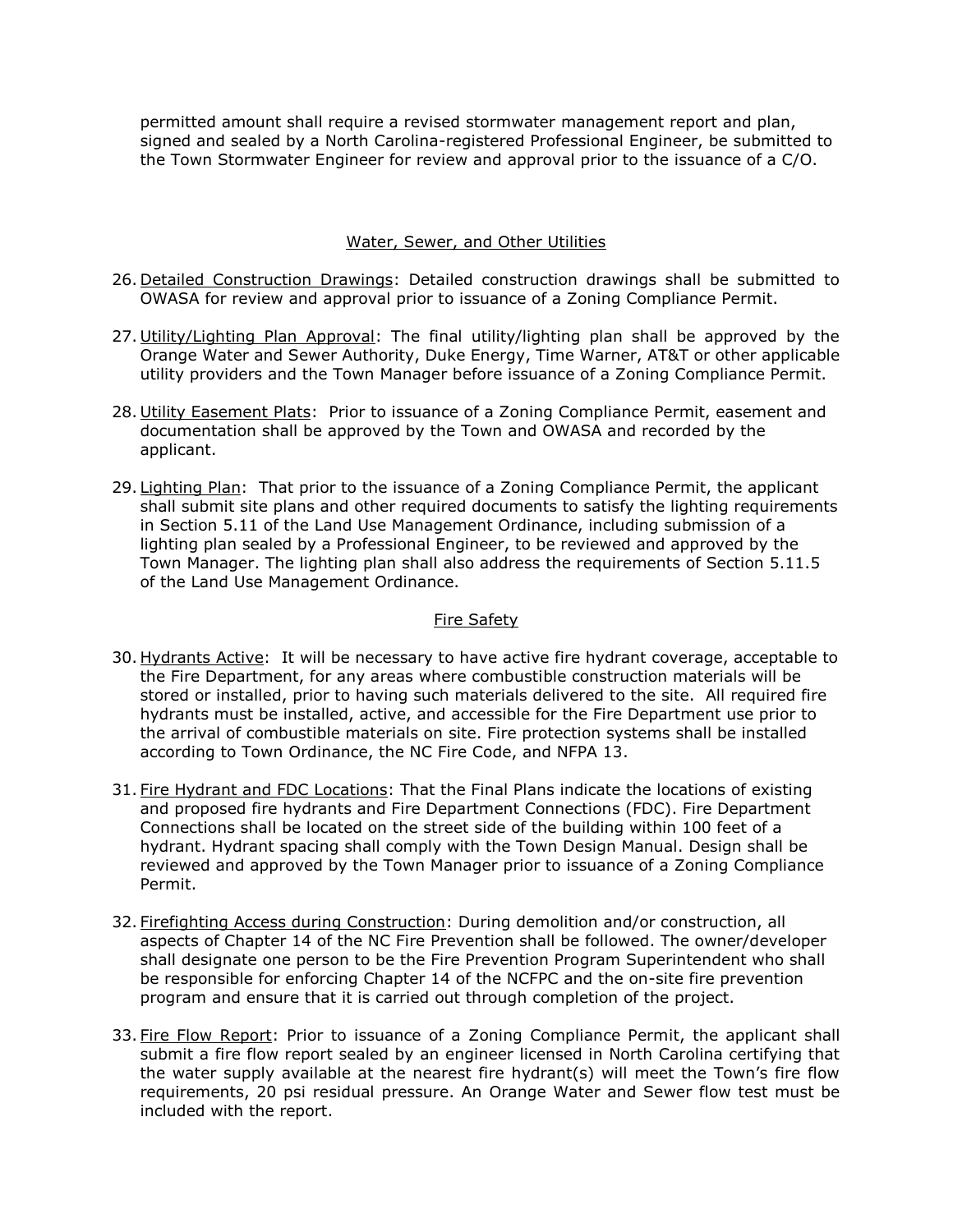34. Fire Access: Any and all roads, driveways or dedicated fire lanes used for fire department access shall be all-weather and designed to support to carry the imposed load of fire apparatus weighing at least 75,000 lbs. Fire access roads shall have a minimum width of 20 feet with overhead clearance of 13 ft. 6 in. for structures not exceeding 30 feet in height and shall provide access to within 150 feet of all exterior portions of the building. Proximity to the building for aerial apparatus shall have at least one of the required access routes be located within 15 feet and a maximum of 30 feet from the building and shall be positioned parallel to one entire side of the building.

Fencing around projects shall include access gates with a 20 foot swing or slide motion. Any areas which will be inaccessible for firefighting or rescue operations shall be noted. Emergency access designation for apparatus shall be provided. FDC 's shall not be obstructed by landscaping or hindered by parking spaces.

## Solid Waste Management and Recycling

35. Construction Waste: Clean wood waste, scrap metal and corrugated cardboard, all present in construction waste, must be recycled. All haulers of construction waste must be properly licensed. The developer shall provide the name of the permitted waste disposal facility to which any land clearing waste will be delivered.

## State and Federal Approvals

- 36.State or Federal Approvals: That prior to issuance of a Zoning Compliance Permit, the applicant shall obtain approval of any required State or federal permits or encroachment agreements from the Town Manager and NCDOT and/or OWASA, where necessary*.*
- 37. North Carolina Department of Transportation Approvals: Prior to issuance of a Zoning Compliance Permit, plans for any improvements to State-maintained roads or in associated rights-of-way shall be approved by NCDOT prior to issuance of a Zoning Compliance Permit.

## **Miscellaneous**

- 38.Construction Management Plan: That a Construction Management Plan be approved by the Town Manager prior to issuance of a Zoning Compliance Permit. The construction management plan shall: 1) indicate how construction vehicle traffic will be managed, 2) identify parking areas for on-site construction workers including plans to prohibit parking in residential neighborhoods, 3) indicate construction staging and material storage areas, 4) identify construction trailers and other associated temporary construction management structures, and 5) indicate how the project construction will comply with the Town's Noise Ordinance.
- 39. Detailed Plans: That prior to the issuance of a Zoning Compliance Permit final detailed site plans, grading plans, utility/lighting plans, stormwater management plans (with hydrologic calculations), landscape plans, and landscape maintenance plans shall be approved by the Town Manager. Such plans shall conform to plans approved by this application and demonstrate compliance with all applicable regulations and the design standards of the Land Use Management Ordinance and the Design Manual.
- 40. Community Design Commission Approval: That the developer obtain Community Design Commission approval of the alternative landscape buffers, building elevations and